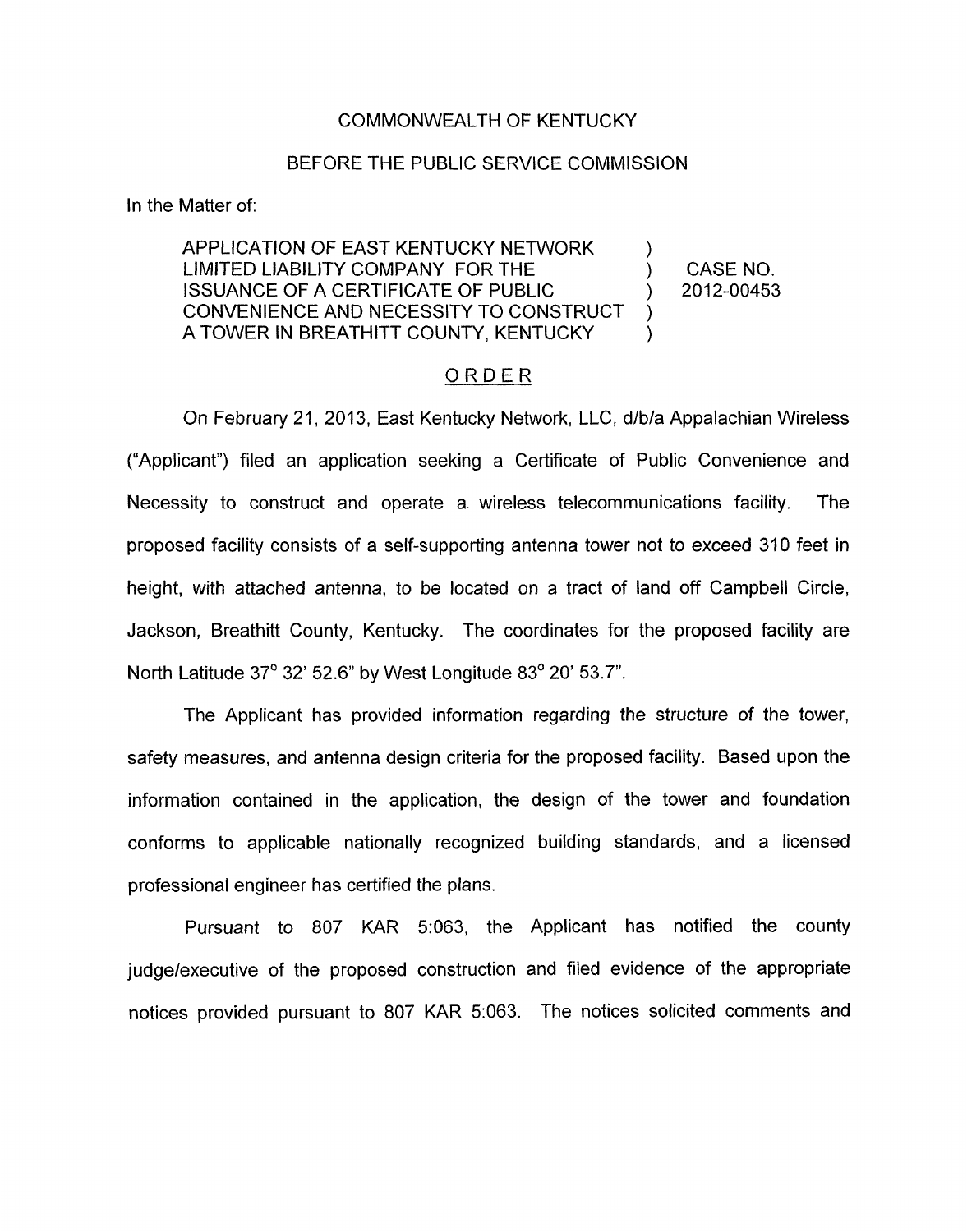informed the recipients of their right to request intervention. To date, no public comments have been filed with the Commission.

The Applicant has filed applications with the Federal Aviation Administration ("FAA") and the Kentucky Airport Zoning Commission ("KAZC") seeking approval for the construction and operation of the proposed facility. Both decisions are pending.

The Commission, having considered the evidence of record and being otherwise sufficiently advised, finds that the Applicant has demonstrated that a facility is necessary to provide adequate utility service and that, therefore, a Certificate of Public Convenience and Necessity to construct the proposed facility should be granted.

Pursuant to KRS 278.280, the Commission is required to determine proper practices to be observed when it finds, upon complaint or on its own motion, that the facilities of any utility subject to its jurisdiction are unreasonable, unsafe, improper, or insufficient. To assist the Commission in its efforts to comply with this mandate, the Applicant should notify the Commission if it does not use this antenna tower to provide service in the manner set out in its application and this Order. Upon receipt of such notice, the Commission may, on its own motion, institute proceedings to consider the proper practices, including removal of the unused antenna tower, which should be observed by the Applicant.

IT IS THEREFORE ORDERED that:

1. The Applicant is granted a Certificate of Public Convenience and Necessity to construct a wireless telecommunications facility. The proposed facility consists of a self-supporting antenna tower not to exceed 310 feet in height, with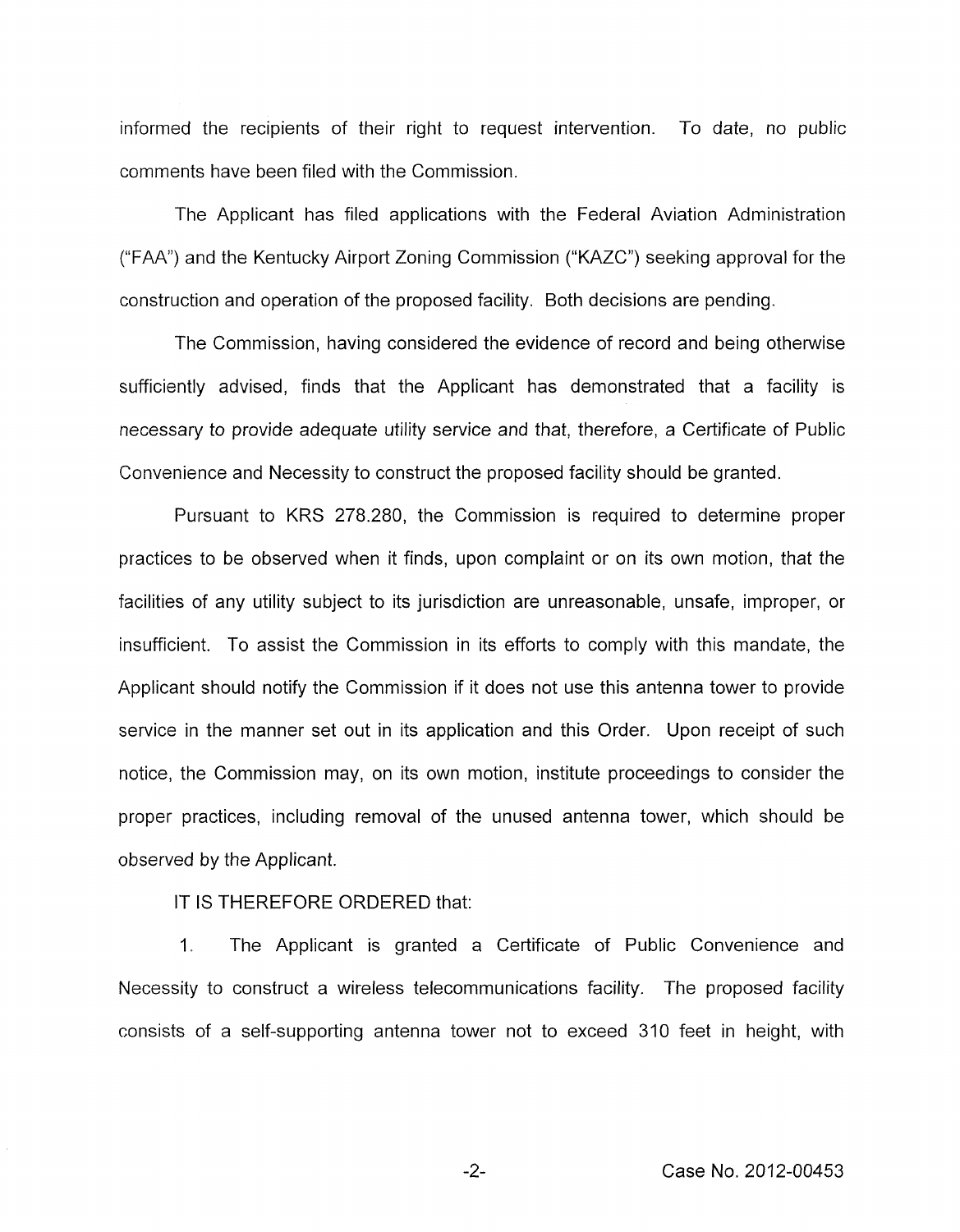attached antenna, and is to be located on a tract of land off Campbell Circle, Jackson, Breathitt County, Kentucky. The coordinates for the proposed facility are North Latitude 37' 32' 52.6" by West Longitude 83' 20' 53.7".

2. The Applicant shall file a copy of the final decisions regarding the pending FAA and KAZC applications for the proposed construction within 10 days of receiving the decisions.

*3.* The Applicant shall immediately notify the Commission in writing if, after the antenna tower is built and utility service is commenced, the tower is not used for a period of three months in the manner authorized by this Order.

4. Documents filed, if any, in the future pursuant to ordering paragraphs 2 and 3 herein shall reference this case number and shall be retained in the utility's general correspondence files.

By the Commission



**ATTER**  $Fx$  $\theta$